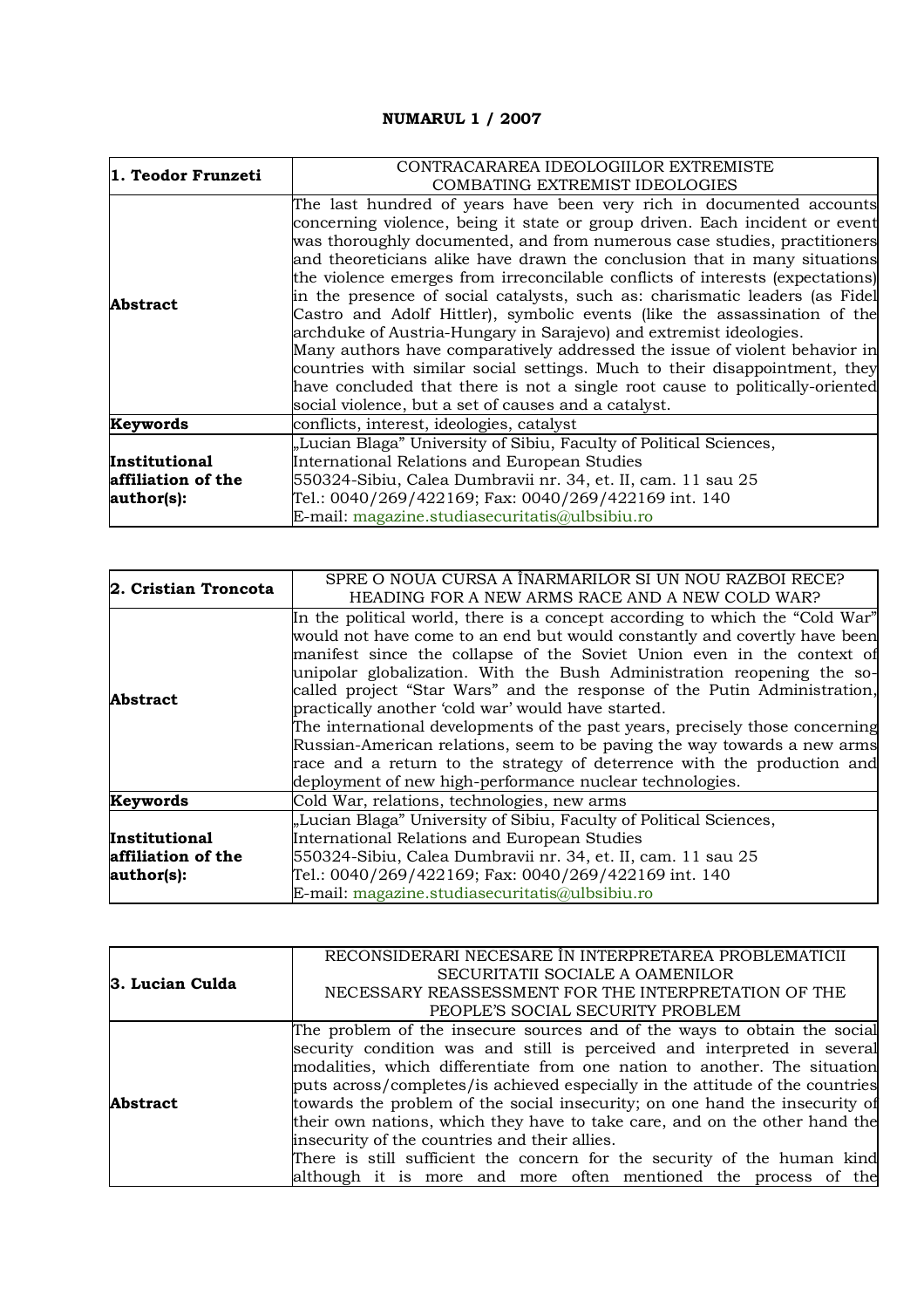|                    | globalization. The fact that it is paid a special attention to the military    |  |
|--------------------|--------------------------------------------------------------------------------|--|
|                    | aspect, that the military security is considered the key of the obtaining of   |  |
|                    | the safety condition, reveals that there are still made right connections      |  |
|                    | among the global security, the security of the nations and the people's social |  |
|                    | security.                                                                      |  |
| Keywords           | insecurity, security, military, social insecurity                              |  |
|                    | "Lucian Blaga" University of Sibiu, Faculty of Political Sciences,             |  |
| Institutional      | International Relations and European Studies                                   |  |
| affiliation of the | 550324-Sibiu, Calea Dumbravii nr. 34, et. II, cam. 11 sau 25                   |  |
| author(s):         | Tel.: 0040/269/422169; Fax: 0040/269/422169 int. 140                           |  |
|                    | $E$ -mail: magazine.studiasecuritatis@ulbsibiu.ro                              |  |

| 4. Stan Petrescu                                  | INFORMATILLE IN POLITICA DE SECURITATE NATIONALA<br>INTELLIGENCE AND NATIONAL SECURITY POLITICS                                                                                                                                                                                                                                                                                                                                                                                                                                                                                                                                                                                                                                                        |
|---------------------------------------------------|--------------------------------------------------------------------------------------------------------------------------------------------------------------------------------------------------------------------------------------------------------------------------------------------------------------------------------------------------------------------------------------------------------------------------------------------------------------------------------------------------------------------------------------------------------------------------------------------------------------------------------------------------------------------------------------------------------------------------------------------------------|
| Abstract                                          | Information is nowadays' support of knowledge. All fundamental human<br>needs are based on the existence of an important and diverse amount of<br>information in every domain.<br>A lot of definitions have been advanced so far, every one of them being<br>scientifically grounded and conceptualized, either demonstrated by mind<br>games or quantified by mathematical formulas. That is one of the reasons<br>why information has generated a science that studies it and is called<br>"Information Science" or "Information Theory". It analyses all the aspects<br>related to information in various domains: mathematics, physics, biology,<br>psychology, sociology, medicine, telecommunications, the military and<br>economic domains etc. |
| Keywords                                          | information, national security, science                                                                                                                                                                                                                                                                                                                                                                                                                                                                                                                                                                                                                                                                                                                |
| Institutional<br>affiliation of the<br>author(s): | "Lucian Blaga" University of Sibiu, Faculty of Political Sciences,<br>International Relations and European Studies<br>550324-Sibiu, Calea Dumbravii nr. 34, et. II, cam. 11 sau 25<br>Tel.: 0040/269/422169; Fax: 0040/269/422169 int. 140<br>E-mail: magazine.studiasecuritatis@ulbsibiu.ro                                                                                                                                                                                                                                                                                                                                                                                                                                                           |

|                                                | O PROPUNERE DE EVALUARE A VULNERABILITATII DE SECURITATE                                                                                                                                                                                                                                                                                                                    |
|------------------------------------------------|-----------------------------------------------------------------------------------------------------------------------------------------------------------------------------------------------------------------------------------------------------------------------------------------------------------------------------------------------------------------------------|
| 5. Adriean Parlog                              | A UNUI SISTEM SOCIAL (SISTEM FIZIC SAU GRUP UMAN)                                                                                                                                                                                                                                                                                                                           |
|                                                | PROPOSAL FOR A SECURITY VULNERABILITY ESTIMATE OF A                                                                                                                                                                                                                                                                                                                         |
|                                                | SOCIAL SYSTEM (PHYSICAL SYSTEM OR HUMAN GROUP)                                                                                                                                                                                                                                                                                                                              |
| Abstract                                       | The first step in the approach of a physical system or human group<br>security risk management resides in identifying and assessing the<br>vulnerabilities and threats they are facing. This process results in a<br>study which will be further referred to as security vulnerabilities<br>estimate (SVE).<br>SVE is a dynamic and systematic process used to estimate the |
|                                                | probability that a specific threat against a physical system is real. SVE<br>also assesses the gravity of the consequences resulting from putting<br>into practice such a threat.                                                                                                                                                                                           |
| Keywords                                       | human group, threats, vulnerabilities, security                                                                                                                                                                                                                                                                                                                             |
| Institutional affiliation of<br>the author(s): | "Lucian Blaga" University of Sibiu, Faculty of Political Sciences,<br>International Relations and European Studies<br>550324-Sibiu, Calea Dumbravii nr. 34, et. II, cam. 11 sau 25<br>Tel.: 0040/269/422169; Fax: 0040/269/422169 int. 140<br>E-mail: magazine.studiasecuritatis@ulbsibiu.ro                                                                                |
|                                                |                                                                                                                                                                                                                                                                                                                                                                             |
| 6. Constantin Apetroaie<br>Liviu Mihai Danila  | "ERA CUNOSTINTELOR" IMPUNE REALIZAREA UNEI STRUCTURI DE<br>FUZIUNE INFORMATIONALA ÎN SPRIJINUL DEZVOLTARII                                                                                                                                                                                                                                                                  |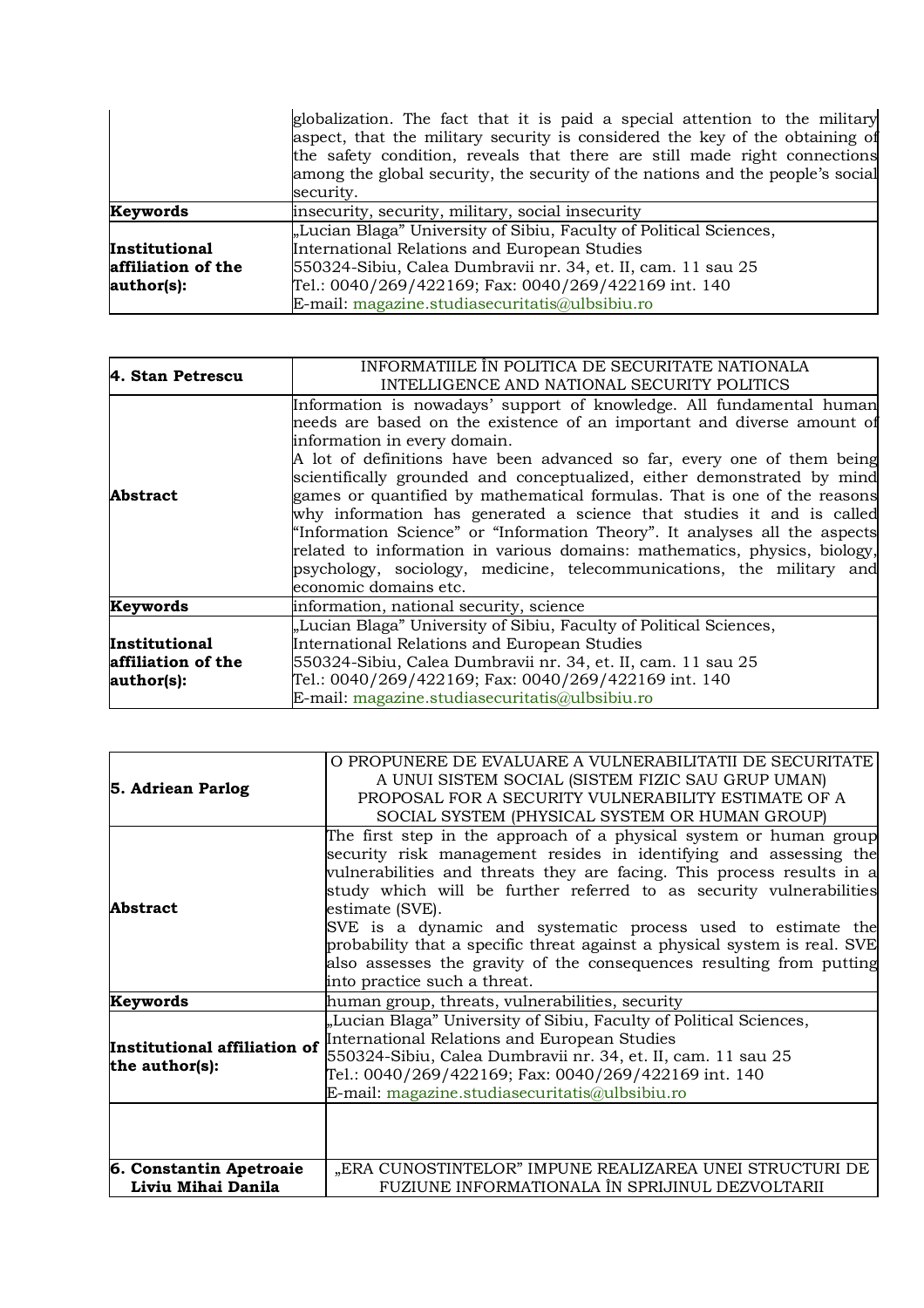|                                                | CONCEPTELOR DE SECURITATE                                                  |
|------------------------------------------------|----------------------------------------------------------------------------|
|                                                | KNOWLEDGE AGE REQUIRES AN INTELLIGENCE FUSION                              |
|                                                | STRUCTURE TO DEVELOP THE SECURITY CONCEPTS                                 |
|                                                | Romanian Security System is in the midst of a major transformation.        |
|                                                | Security and Military Future Force must be highly mobile, agile, and       |
|                                                | lethal to ensure its dominance in the future battlefield. This dominance   |
|                                                | is reliant on the ability to see and understand first (situational         |
|                                                | awareness). Persistent and enveloping sensing and processing, coupled      |
|                                                | with greatly increased speed of information flow, information              |
|                                                | assimilation, and decisive action, at and between all levels of our force, |
| <b>Abstract</b>                                | are necessary to fulfill this requirement. All defense security and        |
|                                                | military forces are most vulnerable in actions.                            |
|                                                | This highly constrained, complex environment presents a significant        |
|                                                | challenge to ROU forces, particularly dismounted infantry and military     |
|                                                | intelligence because opposing forces activity is readily masked or         |
|                                                | obscured by background noise (commerce, schools, religious activity        |
|                                                | etc.). This paper proposes an intelligence fusion centre for national      |
|                                                | community intelligence, for the significant benefit to national security.  |
| Keywords                                       | knowledge, intelligence, security concepts                                 |
| Institutional affiliation of<br>the author(s): | "Lucian Blaga" University of Sibiu, Faculty of Political Sciences,         |
|                                                | International Relations and European Studies                               |
|                                                | 550324-Sibiu, Calea Dumbravii nr. 34, et. II, cam. 11 sau 25               |
|                                                | Tel.: 0040/269/422169; Fax: 0040/269/422169 int. 140                       |
|                                                | E-mail: magazine.studiasecuritatis@ulbsibiu.ro                             |

| 7. Danusia Boicean                             | CRIMINALITATEA SI ECONOMIA SUBTERANA, FACTORI DE RISC<br>PENTRU CRESTEREA CRIMINALITATII ECONOMICE<br>CRIMINALITY IN THE ECONOMIC FIELD, RISK FACTORS IN<br>UNDERGROUND ECONOMIC CRIME GROWTH                                                                                                                                                                                                                                                                                                                                                                                                     |
|------------------------------------------------|---------------------------------------------------------------------------------------------------------------------------------------------------------------------------------------------------------------------------------------------------------------------------------------------------------------------------------------------------------------------------------------------------------------------------------------------------------------------------------------------------------------------------------------------------------------------------------------------------|
| Abstract                                       | Concerning first of an the incrimination of private facts, the legislation<br>preoccupied les of criminal facts commuted of criminal associations,<br>the reckoned problem as a marginal think and which would not rise<br>theoretical aspects and special methods, but the practical method had<br>demonstrated this, and these things become a characteristic of<br>contemporary life.<br>In this way, any infringement of the low resulting from defalcation,<br>corruption, slave trade, drug trade, terrorism can led to products that<br>should be washed through a subsequent liquidation. |
| Keywords                                       | criminality, corruption, crime growth                                                                                                                                                                                                                                                                                                                                                                                                                                                                                                                                                             |
| Institutional affiliation of<br>the author(s): | "Lucian Blaga" University of Sibiu, Faculty of Political Sciences,<br>International Relations and European Studies<br>550324-Sibiu, Calea Dumbravii nr. 34, et. II, cam. 11 sau 25<br>Tel.: 0040/269/422169; Fax: 0040/269/422169 int. 140<br>$E$ -mail: magazine.studiasecuritatis@ulbsibiu.ro                                                                                                                                                                                                                                                                                                   |

|                      | FATA NEDORITA A GLOBALIZARII: CRIMA ORGANIZATA SI                             |
|----------------------|-------------------------------------------------------------------------------|
| 8. Catalin Nicolescu | <b>TERORISMUL</b>                                                             |
|                      | THE UNWANTED SIDE OF GLOBALIZATION: ORGANIZED CRIME AND                       |
|                      | TERRORISM                                                                     |
|                      | The identification and neutralization of the security threats (understood     |
|                      | as a collective safety status) imply, among other things, defining the        |
|                      | concept of globalization.                                                     |
| <b>Abstract</b>      | As a rule, this process is perceived as referring to economic and             |
|                      | financial issues, but this means that the approach is partially correct or    |
|                      | partially incorrect if we take into account the fact that, the large public's |
|                      | perception about globalization is that it represents a leveling,              |